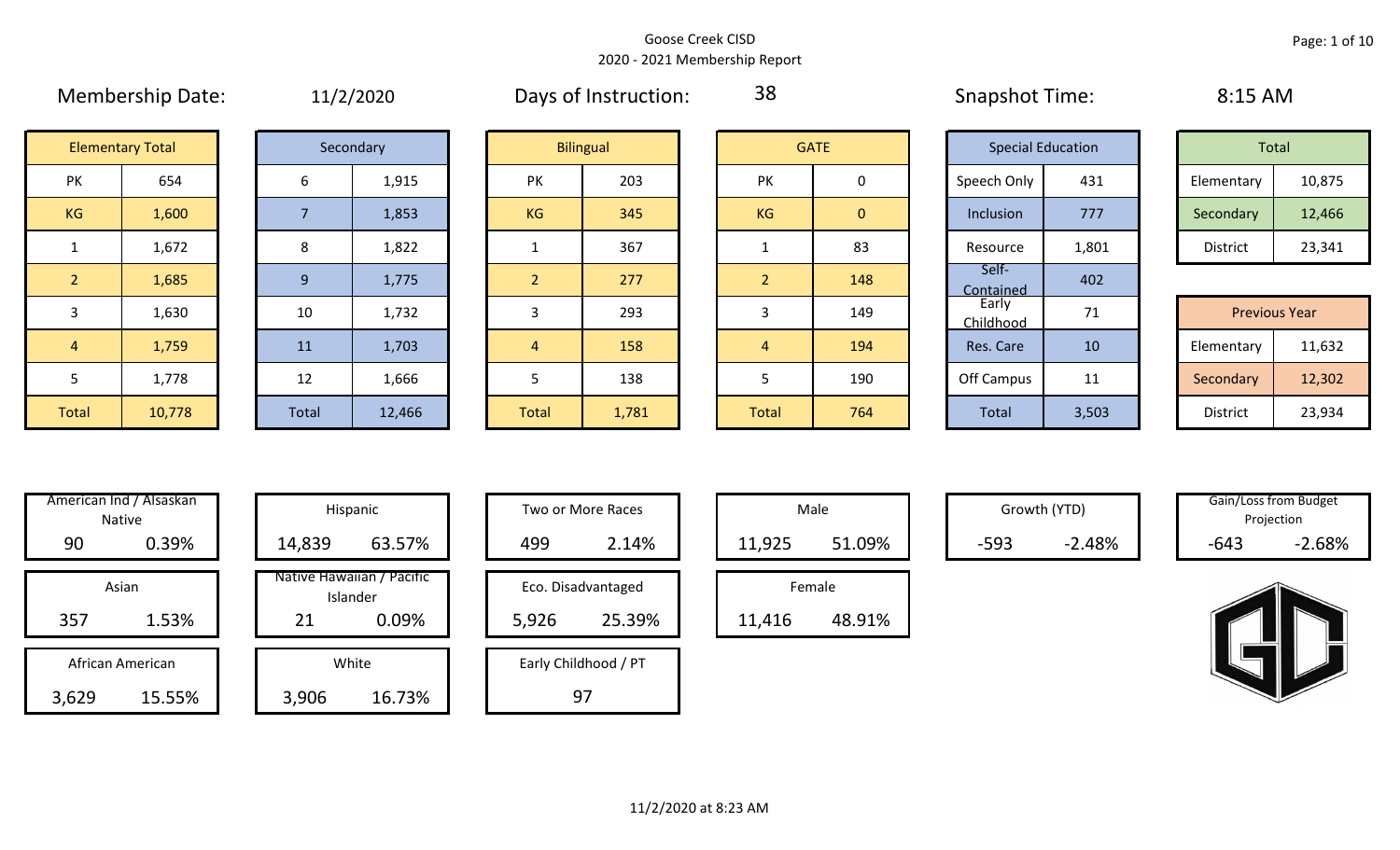|                 | 11/2/2020              | <b>PK</b>      |    |              | KG             |                |                |       | $\overline{2}$ |      |              | 3              |     |                | 4              |                         |                | 5              |                |       | Campus Totals  | Early    | Spec. | Total | $19 - 20$ | $20 - 21$  |          |
|-----------------|------------------------|----------------|----|--------------|----------------|----------------|----------------|-------|----------------|------|--------------|----------------|-----|----------------|----------------|-------------------------|----------------|----------------|----------------|-------|----------------|----------|-------|-------|-----------|------------|----------|
| Date            |                        | GenEd BilEd    |    | GenEd BilEd  |                | GenEd          | <b>BilEd</b>   | GenEd | <b>BilEd</b>   |      | Total GenEd  | <b>BilEd</b>   |     | Total GenEd    | <b>BilEd</b>   | <b>Total</b>            | GenEd BilEd    |                | <b>Total</b>   | GenEd | <b>BilEd</b>   | Child    | Prog  |       |           | Projection | Capacity |
|                 | Teachers               | $\overline{2}$ | 1  | 4            | 2              | 4              | $\overline{2}$ | 4     | $\overline{2}$ | 6    | 4            | 2              | 6   |                | $\overline{2}$ | 6                       |                | 1              | 5              | 26    | 12             |          |       |       |           |            |          |
| Alamo           | Students               | 29             | 14 | 70           | 26             | 82             | 25             | 79    | 27             | 106  | 95           | 20             | 115 | 84             | 21             | 105                     | 83             | 18             | 101            | 522   | 151            | 0        | 55    | 728   | 792       | 773        | 850      |
|                 | <b>Available Seats</b> | 15             | 8  | 18           | 18             | 6              | 19             | 9     | 17             | 26   | $-7$         | 24             | 17  | 4              | 23             | 27                      | 17             | $\overline{7}$ | 24             |       |                |          |       |       |           |            |          |
|                 | <b>Teachers</b>        | $\overline{2}$ |    | $\mathbf{3}$ | $\overline{2}$ | $\overline{3}$ | $\overline{2}$ | 3     | $\overline{2}$ | 5    | 3            | $\overline{2}$ | 5   | $\overline{3}$ | $\overline{2}$ | 5                       | $\overline{3}$ | $\overline{2}$ | 5              | 20    | 13             |          |       |       |           |            |          |
| Ashbel<br>Smith | Students               | 28             | 21 | 50           | 21             | 62             | 29             | 68    | 25             | 93   | 66           | 30             | 96  | 73             | 25             | 98                      | 64             | 35             | 99             | 411   |                | $\Omega$ | 35    | 632   | 702       | 660        | 924      |
|                 | <b>Available Seats</b> | 16             | 1  | 16           | 23             | $\overline{4}$ | 15             | $-2$  | 19             | 17   | $\mathbf{0}$ | 14             | 14  | $-7$           | 19             | 12                      | 11             | 15             | 26             |       | 186            |          |       |       |           |            |          |
|                 | Teachers               | 1              | 1  | 4            | 2              | 4              | $\overline{2}$ | 4     | $\overline{2}$ | 6    | 4            | $\overline{2}$ | 6   | 5              | $\overline{2}$ | $\overline{\mathbf{z}}$ | 4              | 1              | 5              | 26    | 12             |          |       |       |           |            |          |
| Austin          | Students               | 22             | 10 | 66           | 35             | 79             | 27             | 89    | 26             | 115  | 71           | 34             | 105 | 105            | 34             | 139                     | 89             | 31             | 120            | 521   | 197            | 0        | 7     | 725   | 788       | 772        | 814      |
|                 | <b>Available Seats</b> | 0              | 12 | 22           | 9              | 9              | 17             | $-1$  | 18             | 17   | 17           | 10             | 27  | 5              | 10             | 15                      | 11             | $-6$           | 5              |       |                |          |       |       |           |            |          |
|                 | <b>Teachers</b>        | $\overline{2}$ | 1  | 5            | $\overline{2}$ | 5              | $\overline{2}$ | 5     | 1              | 6    | 4            | $\overline{2}$ | 6   | 6              | 1              | $\overline{7}$          | 5              | 1              | 6              | 32    | 10             |          |       |       |           |            |          |
| Banuelos        | Students               | 34             | 14 | 110          | 20             | 109            | 28             | 106   | 19             | 125  | 93           | 25             | 118 | 118            | 17             | 135                     | 107            | 17             | 124            |       |                | 0        | 11    | 828   | 872       | 833        | 850      |
|                 | <b>Available Seats</b> | 10             | 8  | $\mathbf 0$  | 24             | -1             | 16             | 4     | $\mathbf{3}$   |      | $-5$         | 19             | 14  | 14             | 5              | 19                      | 18             | 8              | 26             | 677   | 140            |          |       |       |           |            |          |
|                 | Teachers               | $\overline{2}$ | 1  | 5            |                | 5              | $\mathbf{1}$   | 4     | $\mathbf{1}$   | 5    | 5            | $\overline{2}$ | 7   | 5              | $\overline{2}$ | $\overline{\mathbf{z}}$ | 5              | $\mathbf{1}$   | 6              | 31    | 9              |          |       |       |           |            |          |
| Bowie           | Students               | 31             | 10 | 90           | 19             | 83             | 23             | 87    | 19             | 106  | 87           | 24             | 111 | 101            | 21             | 122                     | 115            | $\overline{7}$ | 122            | 594   |                | 0        | 24    | 741   | 824       | 783        | 880      |
|                 | <b>Available Seats</b> | 13             | 12 | 20           | 3              | 27             | $-1$           | 1     | 3              | 4    | 23           | 20             | 43  | 9              | 23             | 32                      | 10             | 18             | 28             |       | 123            |          |       |       |           |            |          |
|                 | Teachers               | $\overline{2}$ | 1  | 3            | $\overline{2}$ | $\overline{4}$ | $\overline{2}$ | 4     | 1              | 5    | 4            |                | 5   | 4              | 1              | 5                       | 4              | $\overline{2}$ | 6              | 25    | 10             |          |       |       |           |            |          |
| Carver          | Students               | 27             | 8  | 56           | 37             | 70             | 43             | 68    | 26             | 94   | 79           | 25             | 104 | 73             | 23             | 96                      | 80             | 28             | 108            | 453   | 190            | 0        | 15    | 658   | 737       | 723        | 836      |
|                 | <b>Available Seats</b> | 17             | 14 | 10           | $\overline{7}$ | 18             | $\mathbf{1}$   | 20    | $-4$           | $-1$ | 9            | $-3$           | 6   | 15             | $-1$           | 14                      | 20             | 22             | 42             |       |                |          |       |       |           |            |          |
|                 | Teachers               | $\overline{2}$ | 1  | 5            | $\mathbf 0$    | 6              | 0              | 6     | 0              | 6    | 5.           | 0              | 5   | 6              | 0              | 6                       | 6              | $\mathbf 0$    | 6              | 36    | 1              |          |       |       |           |            |          |
| Clark           | Students               | 24             | 9  | 97           | 0              | 117            | $\mathbf{0}$   | 114   | 0              | 114  | 87           | 0              | 87  | 121            | 0              | 121                     | 134            | 0              | 134            | 694   | 9              | 3        | 30    | 736   | 732       | 708        | 850      |
|                 | <b>Available Seats</b> | 20             | 13 | 13           | 0              | 15             | 0              | 18    | $\mathbf 0$    | 18   | 23           | 0              | 23  | 11             | 0              | 11                      | 16             | $\mathbf 0$    | 16             |       |                |          |       |       |           |            |          |
|                 | Teachers               | $\mathbf{1}$   | 1  | 4            | $\overline{2}$ | 3              | $\overline{2}$ | 5     | $\overline{2}$ | 7    | 4            |                | 5   | 4              | $\mathbf{1}$   | 5                       | 4              | 1              | 5              | 25    | 10             |          |       |       |           |            |          |
| Crockett        | Students               | 15             | 14 | 83           | 32             | 65             | 23             | 85    | 27             | 112  | 77           | 11             | 88  | 74             | 21             | 95                      | 98             | 22             | 120            | 497   | 150            | 0        | 11    | 658   | 702       | 695        | 638      |
|                 | <b>Available Seats</b> | $\overline{7}$ | 8  | 5            | 12             | $\mathbf{1}$   | 21             | 25    | 17             | 42   | 11           | 11             | 22  | 14             | -1             | 15                      | 2              | $\overline{3}$ | 5 <sup>5</sup> |       |                |          |       |       |           |            |          |
|                 | Teachers               | $\overline{2}$ | 1  | 4            | 1              | 4              | $\mathbf{1}$   | 4     | $\mathbf{1}$   | 5    | 4            | 1              | 5   | 5              | -1             | 6                       | 4              | $\mathbf{1}$   | 5.             | 27    | $\overline{7}$ |          |       |       |           |            |          |
| DeZavala        | Students               | 36             | 11 | 88           | 13             | 79             | 21             | 80    | 12             | 92   | 76           | 21             | 97  | 94             | 16             | 110                     | 91             | 12             | 103            | 544   | 106            | 0        | 3     | 653   | 673       | 670        | 924      |
|                 | <b>Available Seats</b> | 8              | 11 | 0            | 9              | 9              | 1              | 8     | 10             | 18   | 12           |                | 13  | 16             | 6              | 22                      | q              | 13             | 22             |       |                |          |       |       |           |            |          |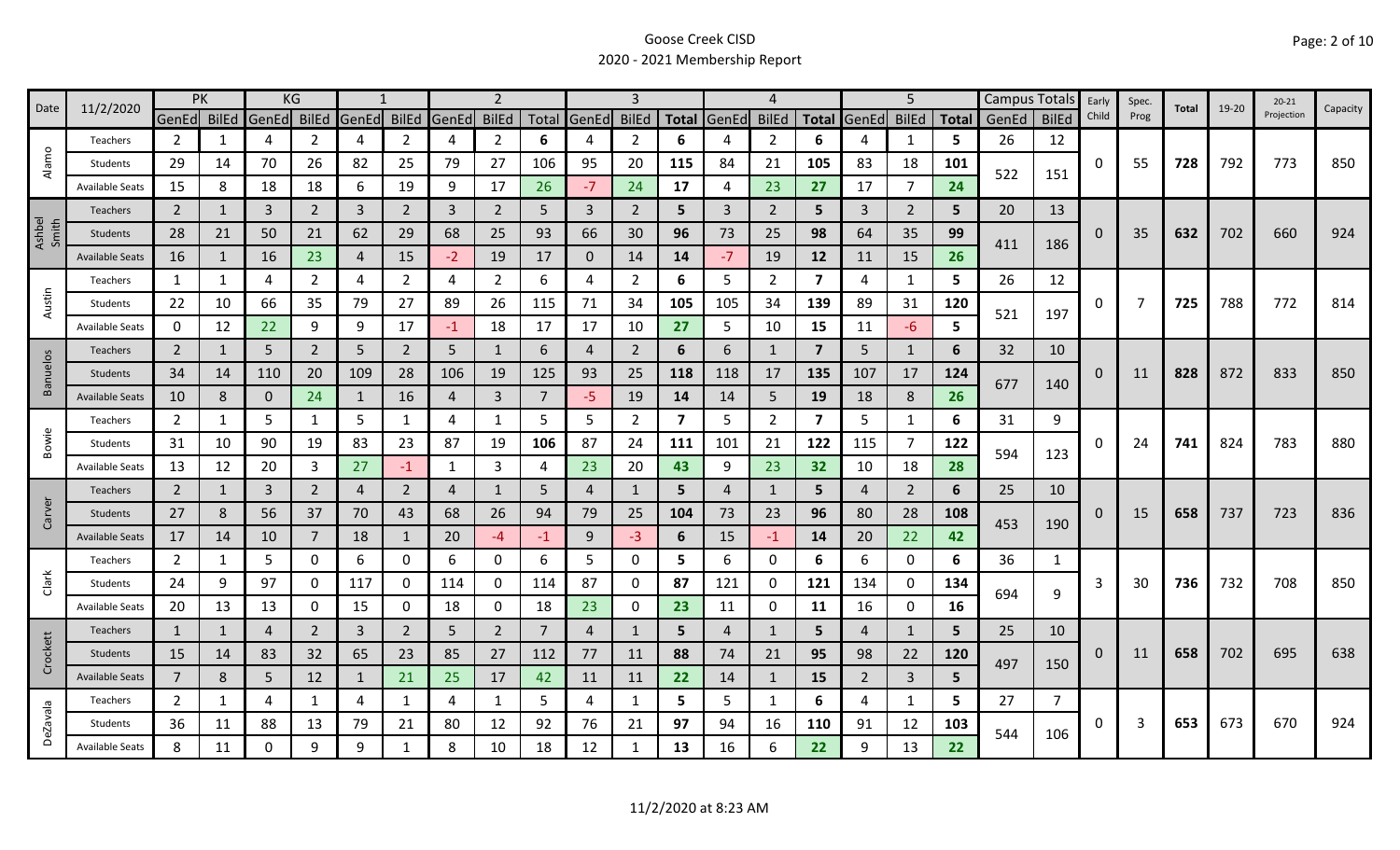|                    | 11/2/2020              | PK             |                |                | ΚG             |                |                |             |                |      |                |                |                         |       |              |      |                   | 5              |      | Campus Totals |                | Early | Spec. | Total         | 19-20 | $20 - 21$  | Capacity |
|--------------------|------------------------|----------------|----------------|----------------|----------------|----------------|----------------|-------------|----------------|------|----------------|----------------|-------------------------|-------|--------------|------|-------------------|----------------|------|---------------|----------------|-------|-------|---------------|-------|------------|----------|
| Date               |                        | GenEd BilEd    |                | GenEd          | BilEd          | GenEd          | <b>BilEd</b>   | GenEd BilEd |                |      | Total GenEd    | <b>BilEd</b>   | <b>Total</b>            | GenEd | <b>BilEd</b> |      | Total GenEd BilEd |                |      | Total GenEd   | <b>BilEd</b>   | Child | Prog  |               |       | Projection |          |
|                    | Teachers               | 2              |                | 4              | 2              | 4              | 2              | 4           | $\overline{2}$ | 6    | 3              | 2              | 5                       |       | 2            | 6    | 4                 | 1              | 5    | 25            | 12             |       |       |               |       |            |          |
| Harlem             | Students               | 28             | 15             | 74             | 41             | 73             | 45             | 77          | 23             | 100  | 58             | 15             | 73                      | 85    | 24           | 109  | 84                | 21             | 105  | 479           | 184            | 1     | 32    | 696           | 713   | 707        | 814      |
|                    | <b>Available Seats</b> | 16             |                | 14             | 3              | 15             | $-1$           | <b>11</b>   | 21             | 32   | 8              | 29             | 37                      | 3     | 20           | 23   | 16                | 4              | 20   |               |                |       |       |               |       |            |          |
| 画                  | Teachers               |                |                |                |                |                |                |             | $\overline{2}$ | 9    | $\overline{7}$ | $\overline{2}$ | 9                       |       | 2            | 9    | 7                 | $\overline{2}$ | 9    | 28            | 8              |       |       |               |       |            |          |
| Highlands          | Students               |                |                |                |                |                |                | 144         | 39             | 183  | 140            | 42             | 182                     | 151   | 41           | 192  | 159               | 39             | 198  | 594           | 161            | 0     | 11    | 766           | 813   | 756        | 814      |
|                    | <b>Available Seats</b> |                |                |                |                |                |                | 10          | 5              | 15   | 14             | 2              | 16                      | 3     | 3            | 6.   | 16                | 11             | 27   |               |                |       |       |               |       |            |          |
|                    | Teachers               | 4              | $\overline{2}$ | 8              | $\overline{2}$ | $\overline{7}$ | $\overline{2}$ |             |                |      |                |                |                         |       |              |      |                   |                |      | 19            | 6              |       |       |               |       |            |          |
| Hopper             | <b>Students</b>        | 59             | 22             | 150            | 34             | 133            | 33             |             |                |      |                |                |                         |       |              |      |                   |                |      |               |                |       | 8     | 440           | 495   | 467        | 462      |
|                    | <b>Available Seats</b> | 29             | 22             | 26             | 10             | 21             | 11             |             |                |      |                |                |                         |       |              |      |                   |                |      | 342           | 89             |       |       |               |       |            |          |
|                    | Teachers               | $\overline{2}$ | 1              | 4              | 2              | 4              | $\overline{2}$ | 4           | $\overline{2}$ | 6    | 3              | 2              | 5                       | 3     | 2            | 5    | 3                 | $\overline{2}$ | 5    | 23            | 13             |       |       |               |       |            |          |
| Lamar              | Students               | 26             | 19             | 50             | 23             | 79             | 33             | 76          | 25             | 101  | 74             | 27             | 101                     | 59    | 30           | 89   | 78                | 16             | 94   |               |                | 0     | 17    | 632           | 673   | 676        | 858      |
|                    | <b>Available Seats</b> | 18             | 3              | 38             | 21             | 9              | 11             | 12          | 19             | 31   | -8             | 17             | 9                       |       | 14           | 21   | -3                | 34             | 31   | 442           | 173            |       |       |               |       |            |          |
|                    | Teachers               | 1              | 1              | $\overline{2}$ | 1              | 2              | 1              | 2           | $\mathbf{1}$   | 3    | 2              | 2              | 4                       | 2     | 2            | 4    | 2                 | 1              | 3    | 13            | 9              |       |       |               |       |            |          |
| Jacinto            | Students               | 21             | 11             | 36             | 14             | 40             | 20             | 40          | 15             | 55   | 45             | 21             | 66                      | 37    | 28           | 65   | 45                | 17             | 62   |               |                | 0     | 0     | 390           | 433   | 417        | 528      |
| San                | <b>Available Seats</b> | 1              | 11             | 8              | 8              | 4              | $\overline{2}$ | 4           | $\overline{7}$ | 11   | $-1$           | 23             | 22                      |       | 16           | 23   | 5                 | 8              | 13   | 264           | 126            |       |       |               |       |            |          |
|                    | Teachers               | 2.0            | 1              | 5              |                | 6              | 1              | 5           | $\overline{2}$ |      | 5              | 2              | $\overline{\mathbf{z}}$ | 5     |              | 6    | 5                 | 1              | 6    | 33            | 9              |       |       |               |       |            |          |
| Travis             | Students               | 48             | 12             | 109            | 14             | 110            | 16             | 118         | 22             | 140  | 117            | 24             | 141                     | 110   | 23           | 133  | 113               | 12             | 125  |               |                | 0     | 16    | 864           | 890   | 854        | 880      |
|                    | <b>Available Seats</b> | -4             | 10             |                | 8              | 22             | 6              | $-8$        | 22             | 14   | $-7$           | 20             | 13                      | 0     | $-1$         | -1   | 12                | 13             | 25   | 725           | 123            |       |       |               |       |            |          |
|                    | <b>Teachers</b>        | $\overline{2}$ | 1              | 5              |                | 4              | 1              | 5           | $\mathbf{1}$   | 6    | 5 <sup>1</sup> |                | 6                       | 5     | $\mathbf{1}$ | 6    | 5                 | $\mathbf{1}$   | 6    | 31            | $\overline{7}$ |       |       |               |       |            |          |
| Victoria<br>Walker | Students               | 22             | 13             | 95             | 16             | 81             | 17             | 87          | 20             | 107  | 87             | 19             | 106                     | 94    | 10           | 104  | 99                | 18             | 117  |               |                | 21    | 20    | 719           | 793   | 750        | 924      |
|                    | <b>Available Seats</b> | 22             | 9              | 15             | 6.             | $\overline{7}$ | 5              | 23          | $\overline{2}$ | 25   | 23             | 3              | 26                      | 16    | 12           | 28   | 26                | $\overline{7}$ | 33   | 565           | 113            |       |       |               |       |            |          |
|                    | Teachers               | 29             | 16             | 65             | 23             | 65             | 23             | 66          | 22             | 88   | 62             | 24             | 86                      | 68    | 22           | 90   | 65                | 18             | 83   | 420           | 148            |       |       |               |       |            |          |
| Total              | Students               | 450            | 203            | 1224           | 345            | 1262           | 383            | 1318        | 325            | 1643 | 1252           | 338            | 1590                    | 1379  | 334          | 1713 | 1439              | 293            | 1732 | 8,324         | 2221           | 26    | 295   | 10,866 11,632 |       | 11,244     | 12,846   |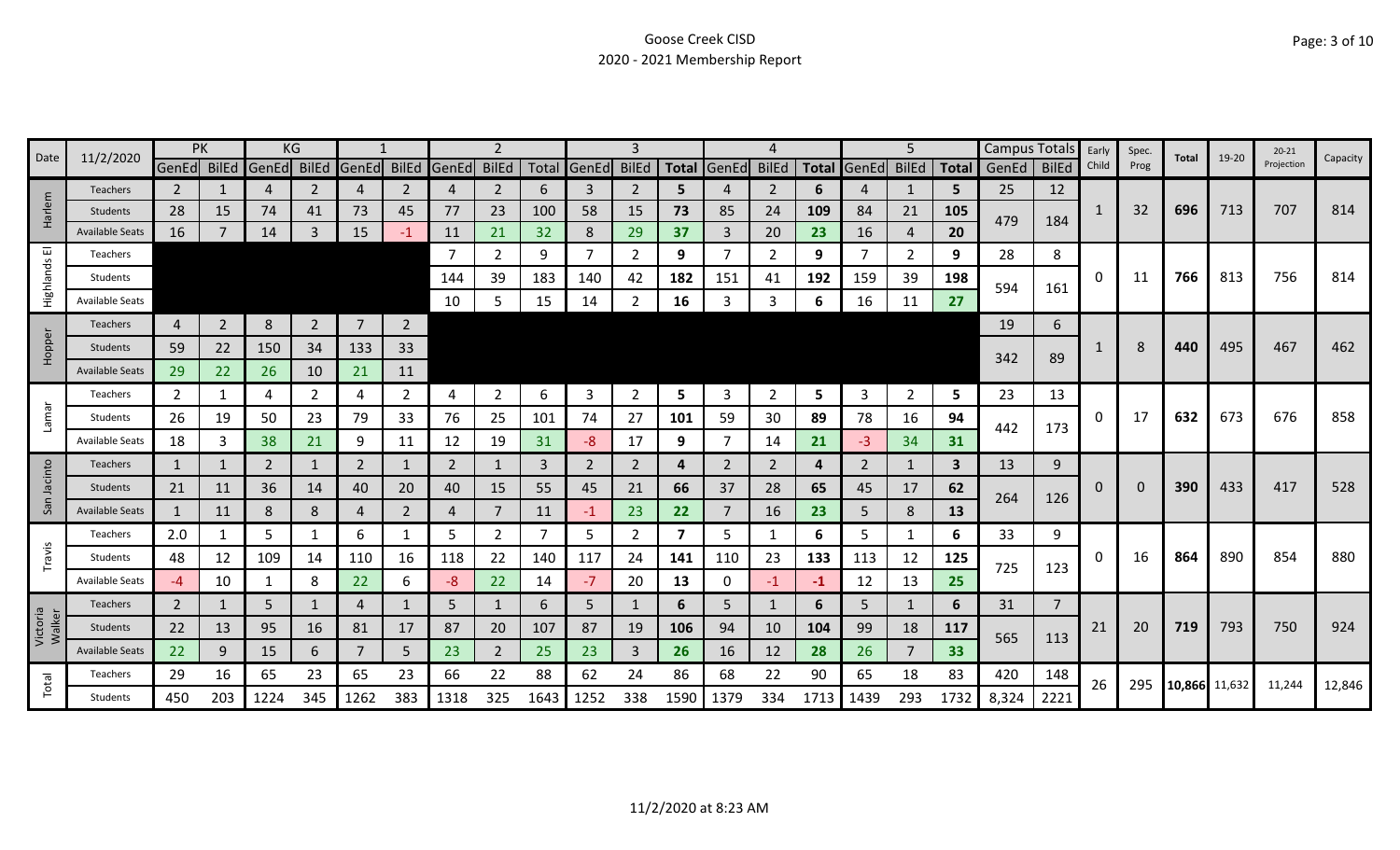| Page: 4 of 10 |  |  |
|---------------|--|--|
|---------------|--|--|

| <b>Campus</b> | $6\phantom{1}$ | $\overline{\mathbf{z}}$ | 8            | 9           | 10             | 11             | 12           |                   |       | <b>Campus Totals</b> |                                       |                 |
|---------------|----------------|-------------------------|--------------|-------------|----------------|----------------|--------------|-------------------|-------|----------------------|---------------------------------------|-----------------|
|               |                |                         |              |             |                |                |              | <b>Enrollment</b> |       |                      | Core Ratio   19-20   20-21 Projection | <b>Capacity</b> |
| <b>BJS</b>    | 349            | 358                     | 321          |             |                |                |              | 1,028             | 22.8  | 977                  | 1,023                                 | 958             |
| CBJ           | 356            | 342                     | 375          |             |                |                |              | 1,073             | 22.8  | 1,085                | 1,076                                 | 1,198           |
| GJS           | 421            | 395                     | 379          |             |                |                |              | 1,195             | 25.4  | 1,147                | 1,149                                 | 1,164           |
| HMJ           | 337            | 343                     | 320          |             |                |                |              | 1,000             | 20.0  | 1,016                | 1,041                                 | 1,176           |
| <b>HJS</b>    | 451            | 414                     | 423          |             |                |                |              | 1,288             | 24.3  | 1,216                | 1,267                                 | 1,272           |
| REL           |                |                         |              | 481         | 466            | 450            | 387          | 1,784             | 24.8  | 1,794                | 1,842                                 | 1,968           |
| <b>RSS</b>    |                |                         |              | 502         | 526            | 527            | 491          | 2,046             | 23.9  | 2,124                | 2,124                                 | 2,554           |
| GCM           |                |                         |              | 543         | 533            | 555            | 536          | 2,167             | 27.4  | 2,093                | 2,167                                 | 2,536           |
| PHC           | $\mathbf{0}$   | $\mathsf{O}\xspace$     | $\mathbf 0$  | $\mathbf 0$ | $\mathbf{3}$   | $\overline{7}$ | 96           | 106               | $6.2$ | 142                  | 35                                    |                 |
| Impact        |                |                         |              | 118         | 101            | 96             | 96           | 411               | 24.2  | 409                  | 400                                   |                 |
| Point         | $\mathbf{1}$   | $\mathsf 0$             | $\mathbf{3}$ | $2^{\circ}$ | $\overline{4}$ | $\mathbf{3}$   | $\mathbf{3}$ | 16                | 1.4   | 65                   | 40                                    |                 |
| <b>SCTHS</b>  |                |                         |              | 128         | 98             | 64             | 57           | 347               | 23.9  | 234                  | 228                                   |                 |
| Total         | 1,915          | 1,852                   | 1,821        | 1,774       | 1,731          | 1,702          | 1,666        | 12,461            |       | 12,302               | 12,392                                |                 |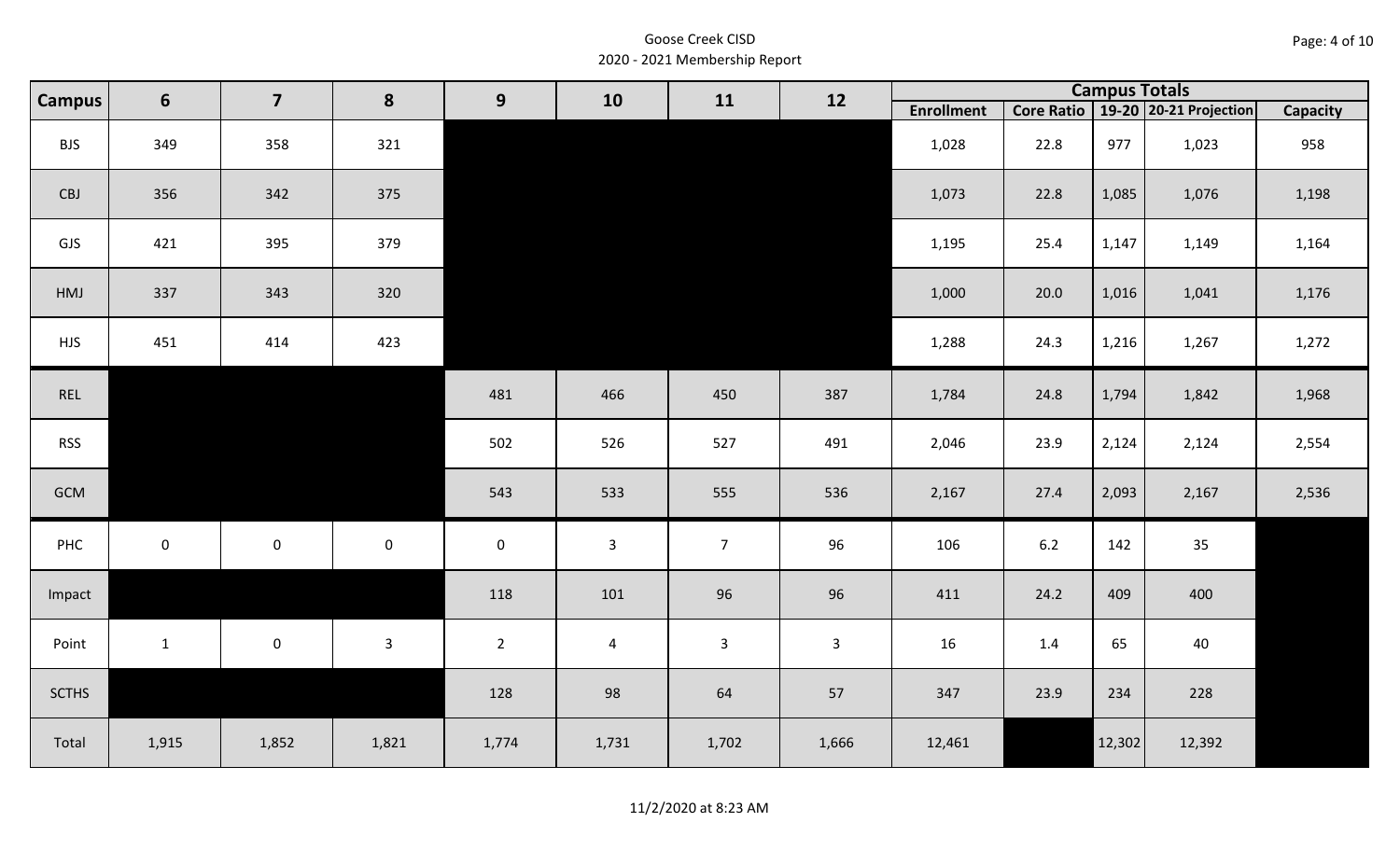|                     | Total           | No Code        | Speech Only         | Mainstream   | Self-Cont<br>50-60% | Self-Cont<br>$>60\%$ | <b>EC SpEd Program</b> | Homebound      |  |
|---------------------|-----------------|----------------|---------------------|--------------|---------------------|----------------------|------------------------|----------------|--|
| Alamo               | $\mathbf 0$     | $\mathbf 0$    | $\mathbf 0$         | $\pmb{0}$    | $\pmb{0}$           | $\pmb{0}$            | $\pmb{0}$              | $\mathbf 0$    |  |
| Ashbel Smith        | 14              | $\mathbf 0$    | $\mathbf 0$         | $\pmb{0}$    | $\pmb{0}$           | $\overline{2}$       | $12\,$                 | $\mathbf 0$    |  |
| Austin              | $\mathbf 0$     | $\mathbf 0$    | $\mathbf{0}$        | $\pmb{0}$    | $\pmb{0}$           | $\pmb{0}$            | $\pmb{0}$              | $\mathbf 0$    |  |
| <b>Banuelos</b>     | $5\phantom{.0}$ | $\mathbf{1}$   | $\mathsf 0$         | $\pmb{0}$    | $\mathsf 0$         | $\mathbf{1}$         | $\mathbf{3}$           | $\mathbf 0$    |  |
| Bowie               | 11              | $\overline{4}$ | $\mathbf 0$         | $\pmb{0}$    | $\pmb{0}$           | $\pmb{0}$            | $\overline{7}$         | $\mathbf 0$    |  |
| Carver              | $\mathbf 0$     | $\mathbf 0$    | $\mathsf{O}\xspace$ | $\pmb{0}$    | $\pmb{0}$           | $\mathbf 0$          | $\mathbf 0$            | $\mathbf 0$    |  |
| Clark               | $\,$ 8 $\,$     | $\overline{0}$ | $\pmb{0}$           | $\pmb{0}$    | $\pmb{0}$           | $\pmb{0}$            | 5                      | $\mathbf{3}$   |  |
| Crockett            | $\overline{a}$  | $\mathbf{1}$   | $\mathsf{O}\xspace$ | $\pmb{0}$    | $\pmb{0}$           | $\pmb{0}$            | $\mathbf{3}$           | $\mathbf 0$    |  |
| DeZavala            | $\mathbf 0$     | $\mathbf 0$    | $\mathbf 0$         | $\pmb{0}$    | $\pmb{0}$           | $\pmb{0}$            | $\pmb{0}$              | $\mathbf 0$    |  |
| Harlem              | 16              | $\mathbf{1}$   | $\pmb{0}$           | $\pmb{0}$    | $\pmb{0}$           | $\pmb{0}$            | 14                     | $\mathbf{1}$   |  |
| <b>Highlands El</b> | $\mathbf 0$     | $\mathbf 0$    | $\mathbf 0$         | $\pmb{0}$    | $\pmb{0}$           | $\pmb{0}$            | $\pmb{0}$              | $\mathbf 0$    |  |
| Hopper              | $\sqrt{6}$      | $\mathbf 0$    | $\mathsf{O}\xspace$ | $\mathbf{1}$ | $\pmb{0}$           | $\mathbf{1}$         | $\pmb{4}$              | $\mathbf 0$    |  |
| Lamar               | $\mathbf 0$     | $\mathbf 0$    | $\mathbf 0$         | $\pmb{0}$    | $\pmb{0}$           | $\pmb{0}$            | $\pmb{0}$              | $\mathbf 0$    |  |
| San Jacinto         | $\mathbf 0$     | $\mathbf 0$    | $\mathbf 0$         | $\pmb{0}$    | $\pmb{0}$           | $\mathbf 0$          | $\mathbf 0$            | $\mathbf 0$    |  |
| Travis              | 11              | $\mathbf{1}$   | $\mathbf 0$         | $\pmb{0}$    | $\pmb{0}$           | $\pmb{0}$            | 10                     | $\mathbf 0$    |  |
| Victoria Walker     | 22              | $\mathbf{1}$   | 21                  | $\pmb{0}$    | $\pmb{0}$           | $\pmb{0}$            | $\mathbf 0$            | $\mathbf 0$    |  |
| District            | 97              | $9\,$          | 21                  | $\mathbf 1$  | $\pmb{0}$           | $\overline{4}$       | 58                     | $\overline{4}$ |  |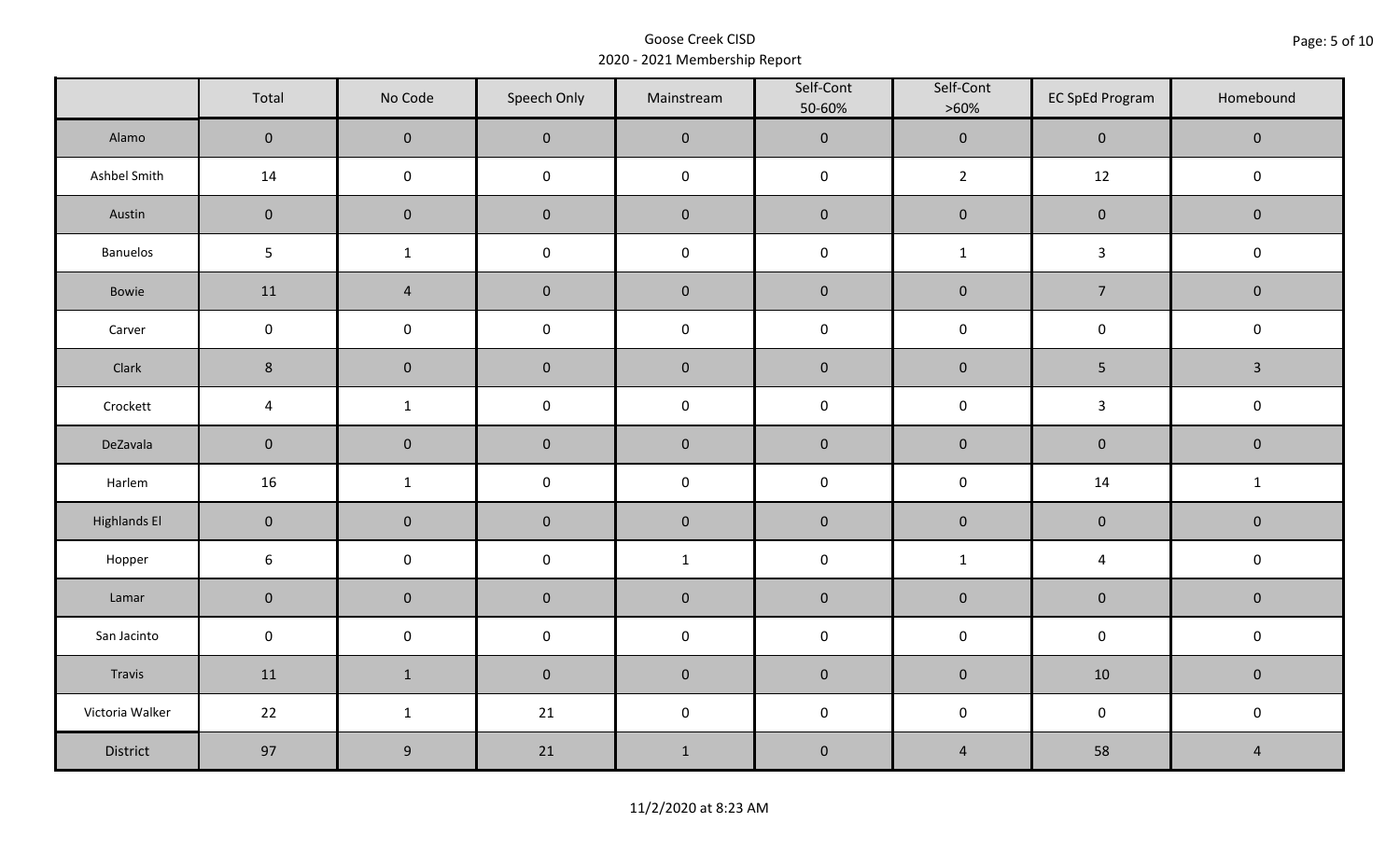| Date               |                    | PK           |              | KG             |                                       | $\mathbf{1}$   |                    | $\overline{2}$ |             | $\overline{3}$  |                |                  | $\overline{4}$  |                |                  | $\overline{5}$  |                |                    | <b>Campus Totals</b> |                |
|--------------------|--------------------|--------------|--------------|----------------|---------------------------------------|----------------|--------------------|----------------|-------------|-----------------|----------------|------------------|-----------------|----------------|------------------|-----------------|----------------|--------------------|----------------------|----------------|
|                    | Bilingual Bil Gate |              |              |                | Bilingual Bil Gate Bilingual Bil Gate |                | Bilingual Bil Gate |                | Bilingual   | <b>Bil Gate</b> | <b>NAC</b>     | <b>Bilingual</b> | <b>Bil Gate</b> | <b>NAC</b>     | <b>Bilingual</b> | <b>Bil Gate</b> | <b>NAC</b>     | Bilingual Bil Gate |                      | <b>NAC</b>     |
| Alamo              | 14                 | $\mathbf 0$  | 26           | $\mathbf 0$    | 25                                    | 0              | 26                 | $\mathbf{1}$   | 28          | $2^{\circ}$     | 9              | 35               | $2^{\circ}$     | 16             | 31               | $\mathbf{1}$    | 14             | 185                | 6                    | 39             |
| Ashbel<br>Smith    | 21                 | $\mathbf{0}$ | 26           | $\mathbf{0}$   | 27                                    | $\overline{0}$ | 24                 | $\overline{0}$ | 28          | $\mathbf 0$     | 16             | 23               | $\overline{0}$  | 14             | 35               | $\mathbf{0}$    | 39             | 184                | $\mathbf{0}$         | $\overline{0}$ |
| Austin             | 10                 | $\mathbf 0$  | 35           | $\mathbf 0$    | 25                                    | $\mathbf 0$    | 23                 | $\mathbf{0}$   | 31          | $\mathbf 0$     | 14             | 33               | $\mathbf 0$     | 39             | 31               | $\mathbf 0$     | $\mathbf 0$    | 188                | $\mathbf 0$          | $\mathbf 0$    |
| <b>Banuelos</b>    | 14                 | $\mathbf{0}$ | 20           | $\mathbf{0}$   | 30                                    | $\overline{0}$ | 19                 | $\overline{0}$ | 21          | $\mathbf 0$     | 39             | 16               | $\overline{0}$  | $\mathbf{0}$   | 13               | $\overline{0}$  | $\overline{0}$ | 133                | $\mathbf{0}$         | $\overline{0}$ |
| <b>Bowie</b>       | 10                 | $\mathbf 0$  | 23           | $\mathsf 0$    | 23                                    | $\mathbf 0$    | 19                 | $\mathbf 0$    | 24          | $\mathbf 0$     | $\mathbf 0$    | 21               | $\mathbf 0$     | $\mathbf 0$    | 8                | $\mathbf 0$     | $\mathbf 0$    | 128                | $\mathbf 0$          | 0              |
| Carver             | 8                  | $\mathbf{0}$ | 37           | $\overline{0}$ | 37                                    | $\overline{0}$ | 26                 | $\mathbf{0}$   | 24          | $\overline{0}$  | $\mathbf{0}$   | 22               | $\overline{0}$  | $\overline{0}$ | 27               | $\overline{0}$  | $\overline{0}$ | 181                | $\mathbf 0$          | $\overline{0}$ |
| Clark              | 9                  | $\mathbf 0$  | $\mathsf{O}$ | $\mathbf 0$    | $\mathsf{O}$                          | 0              | $\mathbf{0}$       | $\mathbf 0$    | $\mathbf 0$ | $\mathbf 0$     | $\mathbf 0$    | $\mathbf{0}$     | $\mathbf 0$     | $\mathbf 0$    | $\mathbf 0$      | $\mathbf 0$     | $\mathbf 0$    | 9                  | $\mathbf 0$          | $\mathsf{O}$   |
| Crockett           | 14                 | $\mathbf{0}$ | 32           | $\overline{0}$ | 22                                    | $\mathbf{0}$   | 23                 | $\overline{0}$ | 9           | $\mathbf 0$     | $\mathbf{0}$   | 20               | $\overline{0}$  | $\overline{0}$ | 21               | $\mathbf{0}$    | $\overline{0}$ | 141                | $\mathbf{0}$         | $\mathbf{0}$   |
| DeZavala           | 11                 | $\mathbf 0$  | 13           | $\mathsf 0$    | 20                                    | $\mathbf 0$    | 12                 | $\mathbf{0}$   | 20          | $\mathbf 0$     | $\mathbf 0$    | 16               | $\mathbf 0$     | $\mathbf 0$    | 12               | $\mathbf 0$     | $\mathbf 0$    | 104                | $\mathbf 0$          | 0              |
| Harlem             | 15                 | $\mathbf 0$  | 41           | $\overline{0}$ | 44                                    | $\mathbf{0}$   | 24                 | $\overline{0}$ | 13          | $\mathbf 0$     | $\mathbf{0}$   | 22               | $\overline{0}$  | $\mathbf{0}$   | 21               | $\mathbf{0}$    | $\overline{0}$ | 180                | $\mathbf{0}$         | $\overline{0}$ |
| Highlands<br>EI    |                    |              |              |                |                                       |                | 38                 | $\mathbf 0$    | 42          | $\mathsf 0$     | $\mathsf 0$    | 41               | $\mathbf 0$     | $\mathbf 0$    | 38               | $\mathbf 0$     | $\mathbf 0$    | 159                | 0                    | $\mathbf{0}$   |
| Hopper             | 22                 | $\mathbf{0}$ | 34           | $\overline{0}$ | 33                                    | $\mathbf 0$    |                    |                |             |                 |                |                  |                 |                |                  |                 |                | 89                 | $\mathbf{0}$         | $\overline{0}$ |
| Lamar              | 19                 | $\mathbf 0$  | 23           | $\mathbf 0$    | 33                                    | $\mathbf 0$    | 24                 | $\mathbf 0$    | 23          | $\mathsf{O}$    | $\mathbf 0$    | 28               | $\mathbf 0$     | $\mathbf 0$    | 16               | $\mathbf 0$     | $\mathbf 0$    | 166                | $\mathbf 0$          | 0              |
| San Jacinto        | 11                 | $\mathbf{0}$ | 14           | $\overline{0}$ | 19                                    | $\mathbf 0$    | 15                 | $\overline{0}$ | 21          | $\mathbf{0}$    | $\overline{0}$ | 27               | $\overline{0}$  | $\overline{0}$ | 17               | $\mathbf{0}$    | $\overline{0}$ | 124                | $\mathbf 0$          | $\mathbf{0}$   |
| Travis             | 12                 | $\mathbf 0$  | 14           | $\mathbf 0$    | 16                                    | $\mathbf 0$    | 22                 | $\mathbf{0}$   | 23          | $\mathbf 0$     | $\mathbf 0$    | 22               | $\mathbf 0$     | $\mathbf 0$    | 12               | $\mathbf 0$     | $\mathbf 0$    | 121                | $\mathbf 0$          | $\mathsf{O}$   |
| Victoria<br>Walker | 13                 | $\mathbf{0}$ | 16           | $\overline{0}$ | 15                                    | $\overline{0}$ | 20                 | $\overline{0}$ | 19          | $\overline{0}$  | $\mathbf{0}$   | 10               | $\overline{0}$  | $\overline{0}$ | 18               | $\overline{0}$  | $\overline{0}$ | 111                | $\mathbf{0}$         | $\mathbf{0}$   |
| Total              | 203                | $\mathbf 0$  | 354          | $\mathbf 0$    | 369                                   | $\mathbf 0$    | 315                | $\mathbf{1}$   | 326         | $2^{\circ}$     | 78             | 336              | $2^{\circ}$     | 69             | 300              | $\mathbf{1}$    | 53             | 2203               | 6                    | 39             |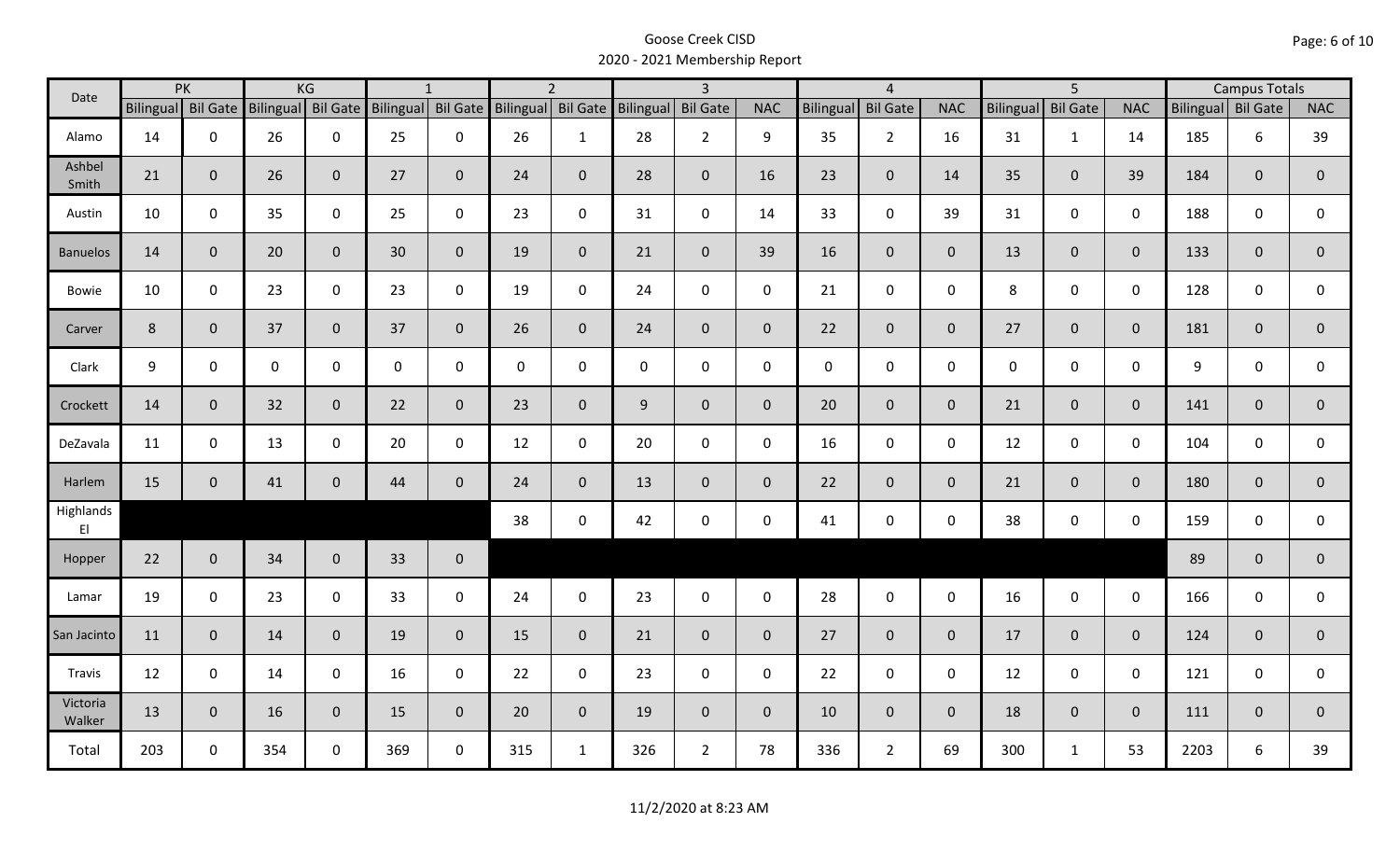| Date                |                | PK              |                     | KG              | $\overline{1}$   |                 |                | $\overline{2}$  |                 | $\overline{3}$  |                | $\overline{4}$  |                | $\overline{5}$      |                 | <b>Campus Totals</b> |
|---------------------|----------------|-----------------|---------------------|-----------------|------------------|-----------------|----------------|-----------------|-----------------|-----------------|----------------|-----------------|----------------|---------------------|-----------------|----------------------|
|                     | <b>GATE</b>    | <b>Bil GATE</b> | <b>GATE</b>         | <b>Bil GATE</b> | <b>GATE</b>      | <b>Bil GATE</b> | <b>GATE</b>    | <b>Bil GATE</b> | <b>GATE</b>     | <b>Bil GATE</b> | <b>GATE</b>    | <b>Bil GATE</b> | <b>GATE</b>    | <b>Bil GATE</b>     | <b>GATE</b>     | <b>Bil GATE</b>      |
| Alamo               | $\mathbf 0$    | $\mathbf 0$     | $\mathbf 0$         | $\mathbf 0$     | $2^{\circ}$      | $\mathbf 0$     | 10             | $\mathbf{1}$    | 9               | $2^{\circ}$     | 13             | $\overline{2}$  | 14             | 1                   | 48              | $\boldsymbol{6}$     |
| <b>Ashbel Smith</b> | $\mathbf{0}$   | $\mathbf 0$     | $\mathbf 0$         | $\overline{0}$  | $\overline{3}$   | $\mathbf 0$     | 9              | $\mathbf{1}$    | 8               | $\overline{2}$  | $\overline{7}$ | $\mathbf{1}$    | $\overline{3}$ | $\mathbf{1}$        | 30 <sup>°</sup> | 5                    |
| Austin              | $\mathbf 0$    | $\mathbf 0$     | $\mathbf 0$         | $\mathbf 0$     | 9                | $\overline{2}$  | 17             | $\overline{3}$  | 12              | $\mathbf{3}$    | 31             | $\mathsf{O}$    | 17             | $\mathbf 0$         | 86              | $\,8\,$              |
| <b>Banuelos</b>     | $\overline{0}$ | $\mathbf 0$     | $\mathbf 0$         | $\overline{0}$  | 11               | $\mathbf{1}$    | 16             | $\mathbf{0}$    | 12              | $\overline{4}$  | 19             | $\mathbf{0}$    | 24             | $\mathbf{1}$        | 82              | $\boldsymbol{6}$     |
| Bowie               | $\mathbf 0$    | $\mathbf 0$     | $\mathbf 0$         | $\mathbf 0$     | $\mathbf{3}$     | $\mathbf{1}$    | $\overline{4}$ | $\mathbf 0$     | $\mathbf{3}$    | $\mathbf 0$     | 16             | $\mathbf 0$     | 10             | $\mathbf 0$         | 36              | $\mathbf{1}$         |
| Carver              | $\overline{0}$ | $\overline{0}$  | $\mathbf 0$         | $\mathbf{0}$    | 7 <sup>1</sup>   | $\mathbf{0}$    | $2^{\circ}$    | $\mathbf{0}$    | $\overline{2}$  | $\overline{0}$  | $\overline{7}$ | $\mathbf 0$     | $\overline{4}$ | $\mathbf{1}$        | 22              | $\mathbf{1}$         |
| Clark               | $\mathbf 0$    | $\mathbf 0$     | $\mathbf 0$         | $\mathbf 0$     | $\boldsymbol{6}$ | $\mathbf 0$     | 18             | $\mathbf 0$     | 16              | $\mathbf 0$     | 14             | $\mathbf 0$     | 17             | $\mathbf 0$         | 71              | $\mathbf 0$          |
| Crockett            | $\overline{0}$ | $\mathbf 0$     | $\mathsf{O}\xspace$ | $\mathbf{0}$    | 5                | $\mathbf{1}$    | 16             | $\mathbf{0}$    | $7\overline{ }$ | $2^{\circ}$     | 10             | $\overline{0}$  | 19             | $\mathbf 0$         | 57              | $\overline{3}$       |
| DeZavala            | $\mathbf 0$    | $\mathbf 0$     | $\mathsf{O}\xspace$ | $\mathbf 0$     | 5                | $\mathbf{1}$    | 5              | $\mathbf 0$     | $\mathbf{3}$    | $\mathbf{1}$    | 8              | $\mathbf 0$     | 10             | $\mathsf{O}\xspace$ | 31              | $\overline{2}$       |
| Harlem              | $\overline{0}$ | $\overline{0}$  | $\mathbf 0$         | $\overline{0}$  | $\overline{4}$   | $\mathbf 0$     | $2^{\circ}$    | $\mathbf{0}$    | $7\overline{ }$ | $\overline{2}$  | 11             | $2^{\circ}$     | 11             | $\mathbf 0$         | 35              | $\overline{4}$       |
| Highlands El        |                |                 |                     |                 |                  |                 | 11             | $\mathbf{1}$    | 12              | $\mathbf 0$     | 16             | 0               | 14             | $\mathbf{1}$        | 53              | $\overline{2}$       |
| Hopper              | $\overline{0}$ | $\overline{0}$  | $\mathbf 0$         | $\mathbf{0}$    | 6                | $\mathbf 0$     |                |                 |                 |                 |                |                 |                |                     | $6\,$           | $\pmb{0}$            |
| Lamar               | $\mathbf 0$    | $\mathbf 0$     | $\mathbf 0$         | $\mathbf 0$     | 4                | $\mathbf 0$     | $\mathbf{3}$   | $\mathbf{1}$    | $\mathbf{3}$    | $5\phantom{.}$  | 5 <sup>5</sup> | $\mathsf{O}$    | $5\phantom{.}$ | $\mathbf 0$         | 20              | $\boldsymbol{6}$     |
| San Jacinto         | $\mathbf{0}$   | $\overline{0}$  | $\mathbf 0$         | $\overline{0}$  | $\mathbf 0$      | $\mathbf{1}$    | 5 <sup>5</sup> | $\mathbf{0}$    | $\overline{7}$  | $\mathbf 0$     | $\overline{2}$ | $\mathbf{1}$    | $\overline{4}$ | $\mathbf{0}$        | 18              | $\overline{2}$       |
| Travis              | $\mathbf 0$    | $\mathbf 0$     | $\mathbf 0$         | $\mathbf 0$     | 5                | $\mathbf 0$     | 8              | $\mathbf 0$     | 13              | $\mathbf 0$     | 14             | $\mathbf{1}$    | 16             | $\mathbf 0$         | 56              | $\mathbf{1}$         |
| Victoria<br>Walker  | $\mathbf{0}$   | $\overline{0}$  | $\mathbf 0$         | $\overline{0}$  | $\overline{4}$   | $\overline{2}$  | 12             | $\mathbf{3}$    | 14              | $\overline{0}$  | 14             | $\mathbf{0}$    | 17             | $\overline{0}$      | 61              | 5                    |
| Total               | $\mathbf 0$    | $\mathbf 0$     | $\mathbf 0$         | $\mathbf 0$     | 74               | 9               | 138            | 10              | 128             | 21              | 187            | 7 <sup>1</sup>  | 185            | 5                   | 712             | 52                   |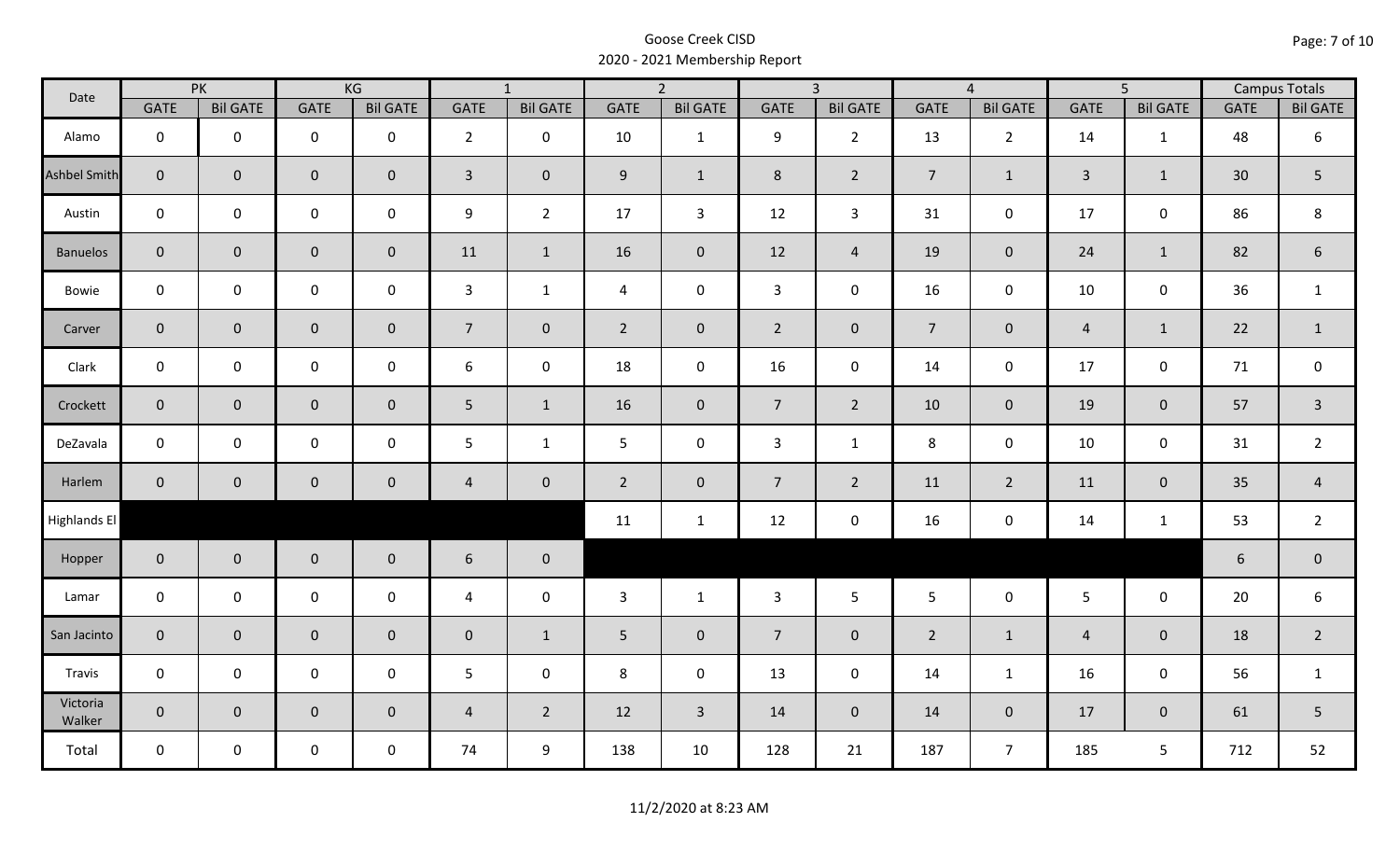|                     | Speech Only                   | Inclusion                        | Resource <21%  | Resource             | Self-Cont            | Self-Cont            | <b>EC SpEd Program</b> | Homebound           |
|---------------------|-------------------------------|----------------------------------|----------------|----------------------|----------------------|----------------------|------------------------|---------------------|
|                     |                               |                                  |                | 21-50%               | 50-60%               | $>60\%$              |                        |                     |
|                     | $\mathbf 0$<br>$\overline{9}$ | 40<br>6                          | 41<br>24       | 42<br>$\overline{2}$ | 43<br>$\overline{3}$ | 44<br>16             | 45<br>$\overline{0}$   | 1<br>$\overline{0}$ |
| Alamo               |                               |                                  |                |                      |                      |                      |                        |                     |
| Ashbel Smith        | 21                            | $\overline{4}$<br>$\overline{7}$ | 17             | $\boldsymbol{9}$     | $\mathbf 1$          | 16<br>$\overline{7}$ | 19                     | 0                   |
| Austin              | 29<br>37                      | $\overline{7}$                   | 45<br>27       | $\mathbf 1$          | $\pmb{0}$            |                      | $\pmb{0}$              | $\mathbf 0$         |
| <b>Banuelos</b>     |                               |                                  |                | $\,8\,$              | $\pmb{0}$            | 8                    | $\mathsf{3}$           | $\mathbf 0$         |
| Bowie               | 21                            | 10                               | 31             | $\,$ 8 $\,$          | $\mathbf{1}$         | 16                   | $\bf 8$                | $\mathbf{1}$        |
| Carver              | 27                            | $\overline{7}$                   | 22             | $\overline{2}$       | $\mathbf 1$          | 12                   | $\overline{3}$         | $\mathbf{1}$        |
| Clark               | 34                            | $\overline{4}$                   | 29             | $\overline{3}$       | $\overline{3}$       | 25                   | 5                      | 3                   |
| Crockett            | 31                            | 17                               | 10             | $\mathbf{1}$         | $\pmb{0}$            | $\overline{7}$       | 4                      | $\mathsf{O}\xspace$ |
| DeZavala            | 21                            | 14                               | 18             | $\sqrt{4}$           | $\pmb{0}$            | $\overline{3}$       | $\pmb{0}$              | $\pmb{0}$           |
| Harlem              | 21                            | $\overline{4}$                   | 36             | $\pmb{0}$            | $\pmb{0}$            | 18                   | $14\,$                 | $\mathbf{1}$        |
| <b>Highlands El</b> | 19                            | 21                               | 42             | $\overline{7}$       | $\pmb{0}$            | 11                   | $\pmb{0}$              | $\mathbf{1}$        |
| Hopper              | 19                            | 6                                | $\overline{4}$ | $\overline{2}$       | $\mathbf{1}$         | 3                    | 5                      | $\mathbf 0$         |
| Lamar               | 15                            | $6\phantom{1}6$                  | 23             | $\overline{3}$       | $\pmb{0}$            | 17                   | $\pmb{0}$              | $\mathbf 0$         |
| San Jacinto         | 13                            | $\overline{3}$                   | 24             | $\boldsymbol{0}$     | $\pmb{0}$            | $\pmb{0}$            | $\pmb{0}$              | 0                   |
| <b>Travis</b>       | 33                            | 8                                | 24             | $6\,$                | $\pmb{0}$            | $\sqrt{6}$           | 10                     | $\mathbf 0$         |
| Victoria Walker     | 55                            | $9\,$                            | 10             | $\boldsymbol{6}$     | $\mathsf 0$          | 20                   | $\mathsf 0$            | 0                   |
| <b>BJS</b>          | $\sqrt{6}$                    | 60                               | 13             | 14                   | 27                   | $\overline{2}$       | $\mathbf 0$            | $\mathbf{1}$        |
| CBJ                 | 5                             | 61                               | 16             | 19                   | 23                   | 28                   | $\pmb{0}$              | $\mathbf 0$         |
| GJS                 | $\overline{3}$                | 62                               | 16             | 20                   | 29                   | 24                   | $\pmb{0}$              | $\mathbf{1}$        |
| HMJ                 | $\overline{4}$                | 47                               | 27             | 27                   | $\mathbf{1}$         | 20                   | $\mathbf 0$            | 0                   |
| <b>HJS</b>          | $\overline{3}$                | 41                               | 23             | 15                   | 24                   | 22                   | $\pmb{0}$              | 4                   |
| <b>REL</b>          | $\overline{2}$                | 100                              | 45             | 53                   | $\boldsymbol{6}$     | 38                   | $\pmb{0}$              | $\mathbf{1}$        |
| <b>RSS</b>          | $\overline{2}$                | 96                               | 29             | 43                   | $\overline{4}$       | 53                   | $\pmb{0}$              | $\mathbf 0$         |
| <b>GCM</b>          | $\mathsf 0$                   | 123                              | 35             | 50                   | 6                    | 30                   | $\pmb{0}$              | $\overline{3}$      |
| Impact              | $\mathbf{1}$                  | $\overline{7}$                   | $\mathbf 0$    | $\mathbf 0$          | $\pmb{0}$            | $\pmb{0}$            | $\pmb{0}$              | $\overline{0}$      |
| <b>Stuart CTHS</b>  | $\mathsf 0$                   | 39                               | $\pmb{0}$      | $\pmb{0}$            | $\pmb{0}$            | $\pmb{0}$            | $\pmb{0}$              | 0                   |
| PHC                 | $\mathbf 0$                   | 8                                | $\mathbf 0$    | $\pmb{0}$            | $\mathbf 0$          | $\mathbf 0$          | $\mathbf 0$            | $\mathbf 0$         |
| Point               | $\mathsf{O}\xspace$           | $\mathbf 0$                      | $\mathbf 0$    | $\pmb{0}$            | $\pmb{0}$            | $\mathbf 0$          | $\pmb{0}$              | $\mathsf{O}\xspace$ |
| Elementary          | 405                           | 133                              | 386            | 62                   | 10                   | 185                  | 71                     | $\overline{7}$      |
| Secondary           | 26                            | 644                              | 204            | 241                  | 120                  | 217                  | $\pmb{0}$              | 10                  |
| <b>District</b>     | 431                           | 777                              | 590            | 303                  | 130                  | 402                  | 71                     | 17                  |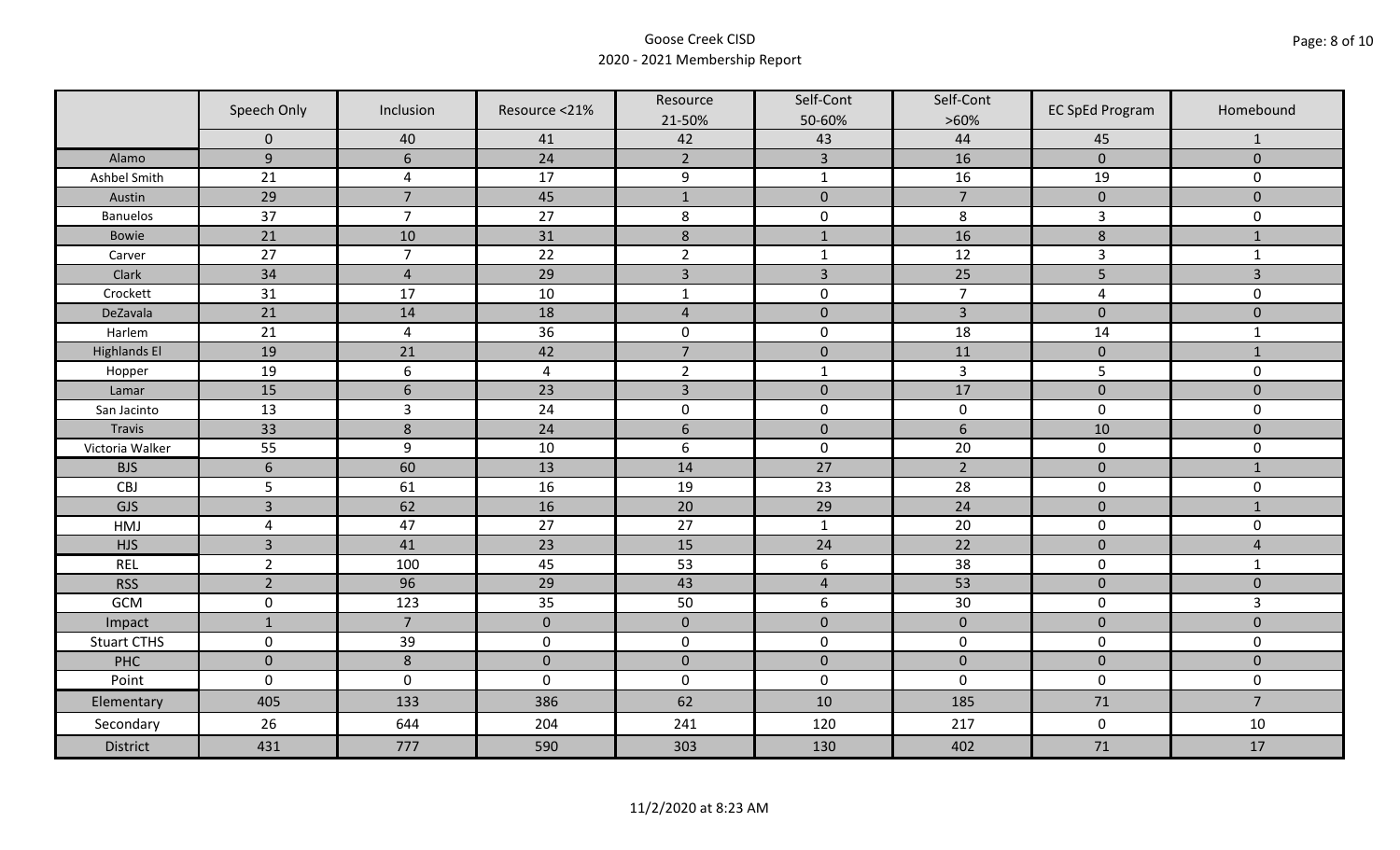|                     | At-Risk | SpEd        | GT             | LEP            | Migrant                 | <b>Econ Dis</b> | Dyslexia       | 504            |
|---------------------|---------|-------------|----------------|----------------|-------------------------|-----------------|----------------|----------------|
| Alamo               | 504     | 61          | 54             | 224            | $\mathbf{1}$            | 184             | 28             | 31             |
| Ashbel Smith        | 467     | 87          | 35             | 240            | $\overline{3}$          | 175             | 15             | 18             |
| Austin              | 447     | 90          | 94             | 224            | 9                       | 163             | 34             | 44             |
| <b>Banuelos</b>     | 474     | 90          | 88             | 182            | $\mathbf{1}$            | 222             | 27             | 39             |
| Bowie               | 456     | 99          | 37             | 153            | 6                       | 140             | 23             | 31             |
| Carver              | 318     | 76          | 23             | 181            | $6\phantom{a}$          | 201             | 24             | 29             |
| Clark               | 299     | 108         | 71             | 59             | $\mathbf{1}$            | 149             | 27             | 50             |
| Crockett            | 376     | 71          | 60             | 180            | $\bf 8$                 | 190             | 23             | 30             |
| DeZavala            | 321     | 62          | 33             | 141            | $\mathbf{3}$            | 165             | 20             | 26             |
| Harlem              | 467     | 94          | 39             | 186            | $6\phantom{1}$          | 212             | 21             | 31             |
| <b>Highlands El</b> | 315     | 101         | 55             | 187            | $\overline{3}$          | 183             | 54             | 74             |
| Hopper              | 245     | 40          | $6\phantom{.}$ | 112            | $\mathbf 0$             | 157             | $5\phantom{.}$ | 17             |
| Lamar               | 419     | 64          | 26             | 197            | $\overline{\mathbf{4}}$ | 205             | 32             | 34             |
| San Jacinto         | 257     | 40          | 20             | 145            | $\overline{0}$          | 125             | 14             | 22             |
| Travis              | 512     | 87          | 57             | 179            | $\overline{2}$          | 223             | 26             | 36             |
| Victoria Walker     | 349     | 100         | 66             | 176            | $\overline{3}$          | 179             | 24             | 42             |
| <b>BJS</b>          | 481     | 127         | 68             | 154            | 5                       | 241             | 80             | 111            |
| CBJ                 | 541     | 154         | 106            | 156            | 5                       | 186             | 73             | 112            |
| GJS                 | 532     | 158         | 132            | 131            | $\overline{7}$          | 301             | 92             | 128            |
| HMJ                 | 573     | 129         | 63             | 225            | 11                      | 251             | 68             | 96             |
| <b>HJS</b>          | 499     | 133         | 140            | 125            | 10                      | 272             | 75             | 133            |
| <b>REL</b>          | 841     | 254         | 96             | 235            | 15                      | 449             | 123            | 183            |
| <b>RSS</b>          | 751     | 231         | 213            | 196            | 13                      | 513             | 118            | 229            |
| <b>GCM</b>          | 1072    | 252         | 203            | 203            | 16                      | 603             | 107            | 200            |
| Impact              | 95      | 8           | 73             | 6              | $\overline{2}$          | 79              | 10             | 18             |
| <b>Stuart CTHS</b>  | 201     | 39          | 18             | 40             | $\overline{4}$          | 99              | 33             | 53             |
| PHC                 | 84      | 8           | $\overline{4}$ | $5\phantom{.}$ | $\mathbf{1}$            | 22              | $5\phantom{.}$ | 15             |
| Point               | 16      | $\mathbf 0$ | $\overline{0}$ | $\overline{2}$ | $\mathbf{0}$            | 5               | $\mathbf 0$    | $\overline{2}$ |
| Elementary          | 6226    | 1270        | 764            | 2766           | 56                      | 2873            | 397            | 554            |
| Secondary           | 5686    | 1493        | 1116           | 1478           | 89                      | 3021            | 784            | 1280           |
| District            | 11912   | 2763        | 1880           | 4244           | 145                     | 5894            | 1181           | 1834           |